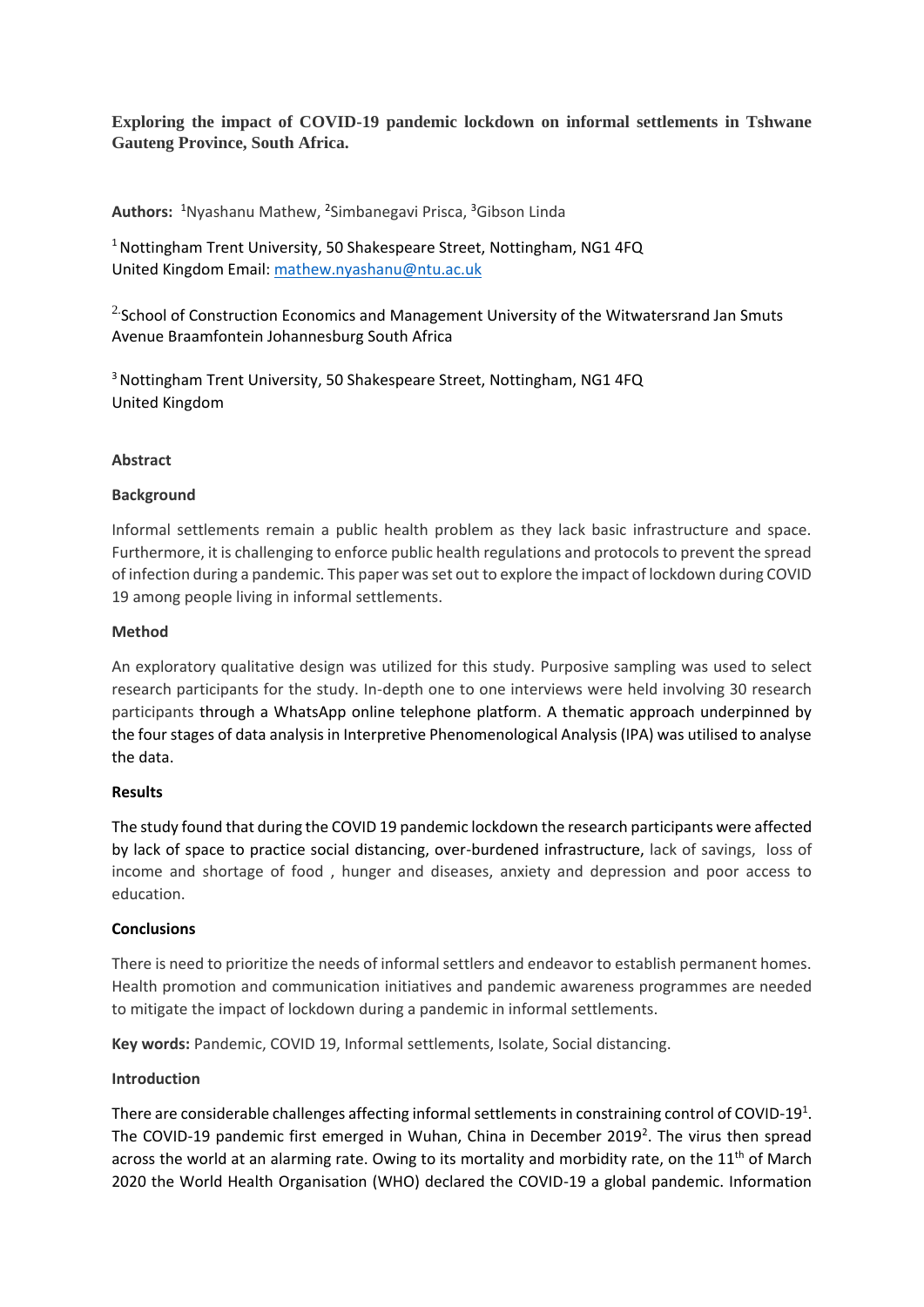concerning the COVID-19 pandemic and who is at risk is exclusively based on data from middle- and high-income countries (MHICs). The generic public health recommendations to use sanitizer, wash hands, self-isolate and social distancing assume basic conditions and access to running water and essential amenities.<sup>3</sup> In high income countries public health systems relies on a good understanding of the profiles of their populations and a strong scientific system to monitor changes during pandemic periods. Much of their attention is focused on improving levels of critical care and the capacity of hospitals to accommodate critically ill patients.

When applying control measures which restrict social and economic activities many high-income countries have provided economic support packages to vulnerable communities as a way of mitigating economic challenges.<sup>4</sup> Such programmes are not possible in low and middle income countries (LMICs) and especially in urban informal settlements. There is currently more than one billion people living in informal settlement in LMICs.<sup>5</sup> With the advent of the COVID-19 pandemic there is an urgent need to consider the feasibility of developing locally appropriate approaches to protect these populations from the worst impacts of this so far untreatable pandemic.

Informal settlements are affected by a myriad of problems ranging from population density to inadequate access to water and sanitation.<sup>6</sup> This makes advice on social distancing and washing hands implausible for many local communities. The big challenge of informal settlements (IS) is the lack of formal public health data about them prior to and during pandemics like COVID-19. Due to their illegal or informal status of IS there is no epidemiological data about the number of the people who live in the settlements. On many occasions local authorities are preoccupied with clearing these informal sectors and there is no clear policy articulated about the populations health and well-being. <sup>7</sup>This makes it difficult for many governments in LMICs to prepare and provide survival packages during emergencies. The motivation to evict informal settlers often lead to inappropriate responses which are ineffective or could worsen the situation (for example as demonstrated by attempts to quarantine regions and cities in West Africa during the 2014-2016 Ebola outbreak). <sup>8</sup> Presently many central governments in LMICs are mimicking restrictive control measures in high income countries which are not sustainable and could trigger serious additional harms when the socio-economic circumstances of the urban poor and vulnerable population are not effectively addressed.

There is an urgent need to act now, before widespread transmission of COVID-19 in LMIC cities. The challenge of epidemic control is laborious and needs positive local organisation of the affected populations. 9 It also entails effective designing of public health policies to address social justice and societal inequalities. It is important to note that many governments in LMICs lack the ability to make policies that effectively addresses the problem affecting marginalised communities including those living in informal settlements. Health promotion and community engagement in challenging environments like informal settlements is painstaking and requires engagement with the affected communities. More importantly, data shows that urban expansion in the last ten years is increasingly unplanned with slums and informal settlements sprawling over many cities in LMICs.<sup>10</sup> Cities are usually divided along wealth and socio-economic tracks, between the rich and poor and colonial and racial divisions. Slums and informal settlements are depicted as dirty and disease ridden including being a social, environmental, and developmental threat to wider city.<sup>10</sup> Such an image marginalises residents of informal settlements as outsiders of society of and the victims of blame. This history creates hostility and opposition to public health control measures by the inhabitants of informal settlements.

In every context, there are specific local circumstances influencing relations between informal settlers and the local authorities controlling the city.<sup>11</sup> They also become central to how informal settlers perceive restrictive measures and question who will benefit from these measures in the city. In light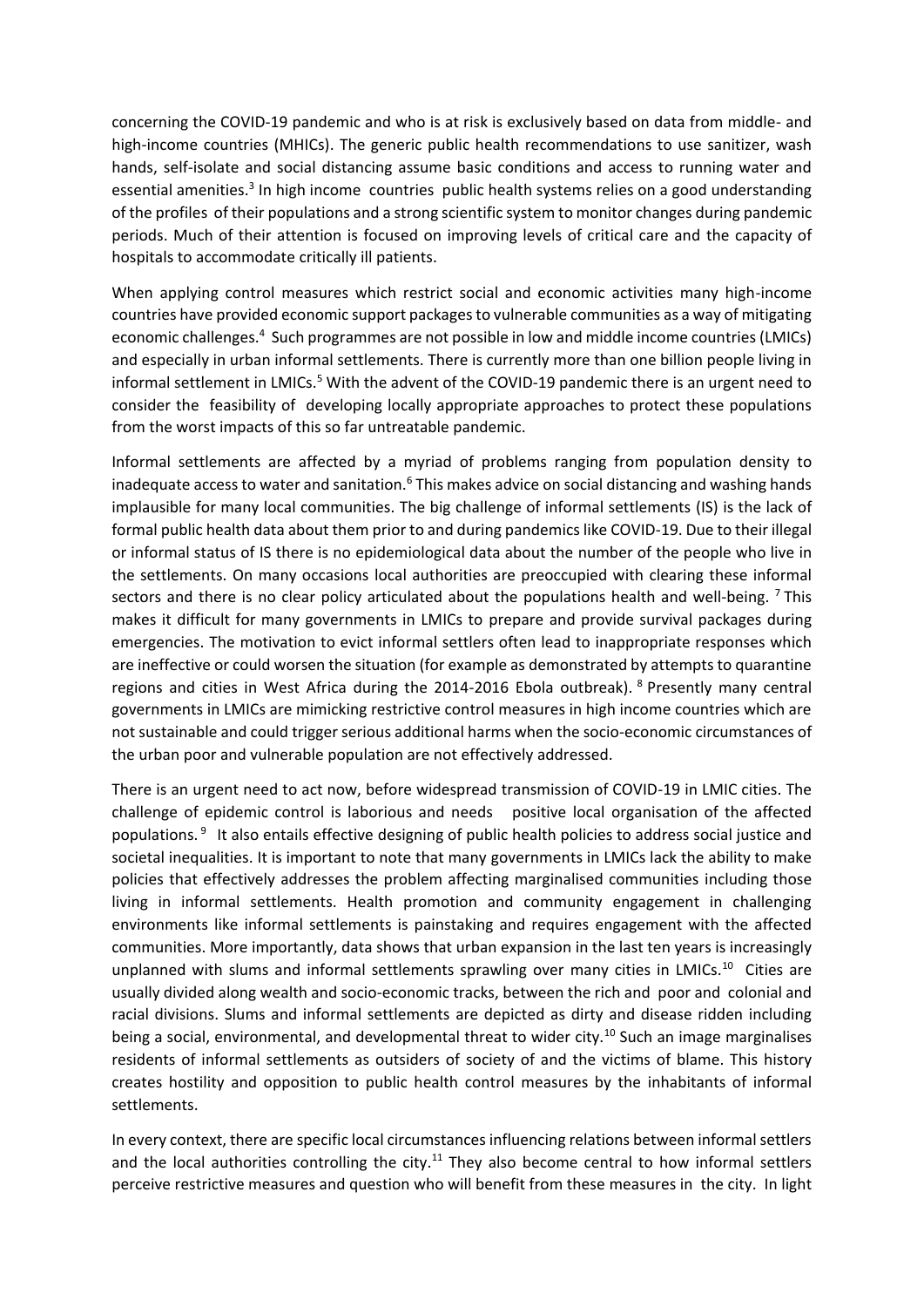of the above assertions this research study set out to explore the impact of COVID-19 pandemic lockdown on informal settlements in South Africa.

### **Research site**

There are many informal settlements in South Africa showing the deep socio-economic inequalities of apartheid that excluded the rights of the poor to urban land.<sup>12</sup> These settlements lack electricity, running water, sanitation, and roads. Plastic View is 1-kilometer way from Woodhill Golf Estate in Tshwane Municipality shown in Figure 1. People have faced evictions from the municipality with no success, as people are not willing to move further away from places of work.<sup>13</sup>



**Figure 1: Plastic View Informal near Woodhill Golf Estate in City of Tshwane** Coordinates (- 25.823040, 28.317594) Source.<sup>14</sup>

### **Methodology**

This research employed an exploratory qualitative study (EQS) approach. As the name suggests, an EQS is designed to explore the topic under consideration in order to better understand it rather than offer a final and conclusive solution to existing problems under investigation. <sup>15</sup> In doing so, an EQS can also identify possible areas for further investigations. Furthermore, an EQS is useful in understanding the overview of an existing issue from a new perspective and can provide key information for future interventions. <sup>16</sup>

### **Data collection and recruitment**

Semi structured questions were devised and used to elicit perceptions about the impact of lockdown during COVID-19 pandemic among informal settlers. The interview guide was informed by the literature from previous primary and secondary research studies of COVID-19 and other pandemics.<sup>17</sup> To test the appropriateness of the interview protocol four informal settlers were interviewed through WhatsApp an online telephone platform.  $18$  Following the completion of the interviews, the four participants were asked whether they felt that the interview guide was suitable for the topic in question. None of the four participants suggested any substantial changes to the interview guide and it was therefore adopted for use in the research study. However, where appropriate their comments were included to shape the final research protocol. Following approval of the research proposal by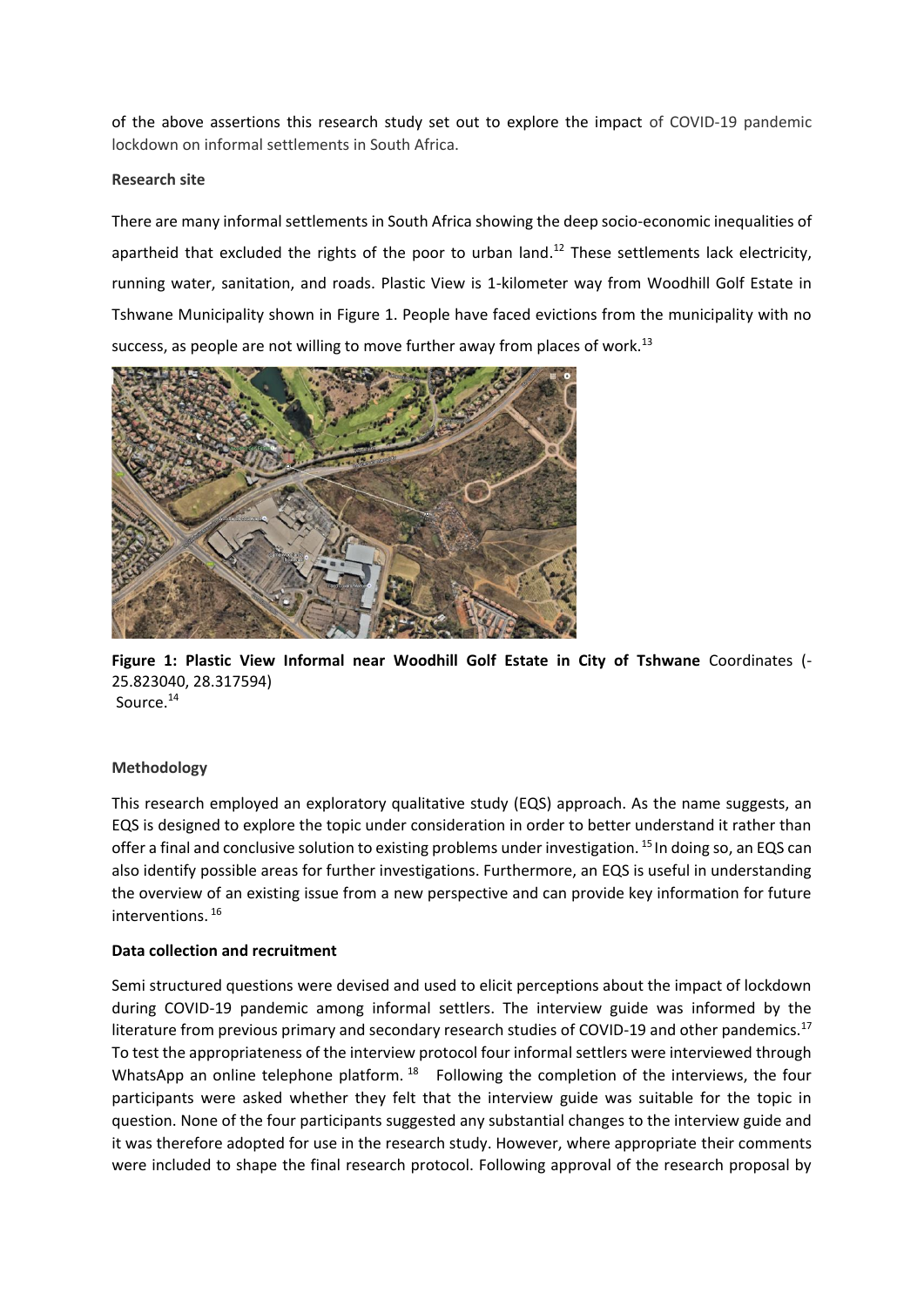the Witwatersrand University Ethics Committee Thirty (30) informal settlers were recruited through contacts from community and faith organisations which are distributing food and clothes in the informal settlements during the current COVID-19 pandemic. The researchers sent letters and information sheets to the organisations inviting informal settlers to take part in the research study. Only those who had agreed to take part in the research study had their names and telephone contacts forwarded to the researchers to organise interview dates and time. The interviews were held through the WhatsApp online telephone platform. The use of WhatsApp was to maintain social distancing measures enforced by the government of South Africa to prevent infections during COVID-19 pandemic as the interviews were held during the lockdown period. Before the interviews research participants had an opportunity to read the information sheet and ask questions. Furthermore, all the research participants had to sign a consent form, which granted them the right to withdraw from the study at any time without giving reasons. The information sheet and consent forms were translated into five main South African local languages which included Zulu, Xosa, Sotho, Venda and Afrikaans The interviews lasted for 45 minutes and were conducted in English or one of the listed five languages depending on which one the research participants were comfortable with.

### **Inclusion and Exclusion criteria**

The inclusion criteria included men and women who were 18 years or above.<sup>19</sup> The lower age limit of 18 years was chosen in line with the legal definition of an adult in South Africa. All the participants had stayed for more than five years in informal settlements without a break. It was important to recruit a heterogeneous sample with respect to the length of time they had spent living in informal settlements to elicit shared understanding of the life before and during the COVID-19 pandemic.

#### **Data Analysis**

All interviews were tape-recorded, transcribed verbatim and entered into NVivo for organisation to make analysis easy. For the verification of accuracy all transcriptions were read back to the research participants for confirmation of the main points through WhatsApp online telephone platform. A thematic approach underpinned by the four stages of data analysis in Interpretive Phenomenological Analysis (IPA) was utilised <sup>20</sup>. In stage (1) of the analysis, transcripts were read repeatedly to identify accounts of experiences that were important to the interviewee. The phenomenological position adopted here was to hear and understand the participant's story in their own words and keeping their experience at the centre of their account. In stage (2), the accounts identified were re-read and pertinent sections summarized and given codes representing the researcher's interpretation. Stage (3) involved identifying how the codes identified in stage (2) clustered together into themes and how these themes were related to each other. In stage (4) comparisons were made across the body of interviews to determine important prevalent themes supported by captions from the interviews. These themes formed the final output of this research study. **Results**

While it has been a government initiative to disperse and resettle people living in informal Settlements (IS), the Department of Human Settlements has not managed to do so given the number of IS in South Africa. Table 1 summarizes six (6) themes from interviews conducted at Plastic View Informal Settlement (PVIS) in Pretoria.

### **(1) Social distancing is impractical in informal settlements**

There are about 9500 people who live in 960 shacks in PVIS and this means there are approximately 10 people living in a shack of 6-15 square meters. Participants explained how they live in fear of contracting COVID 19 as it is difficult, virtually impractical to observe social distancing as they are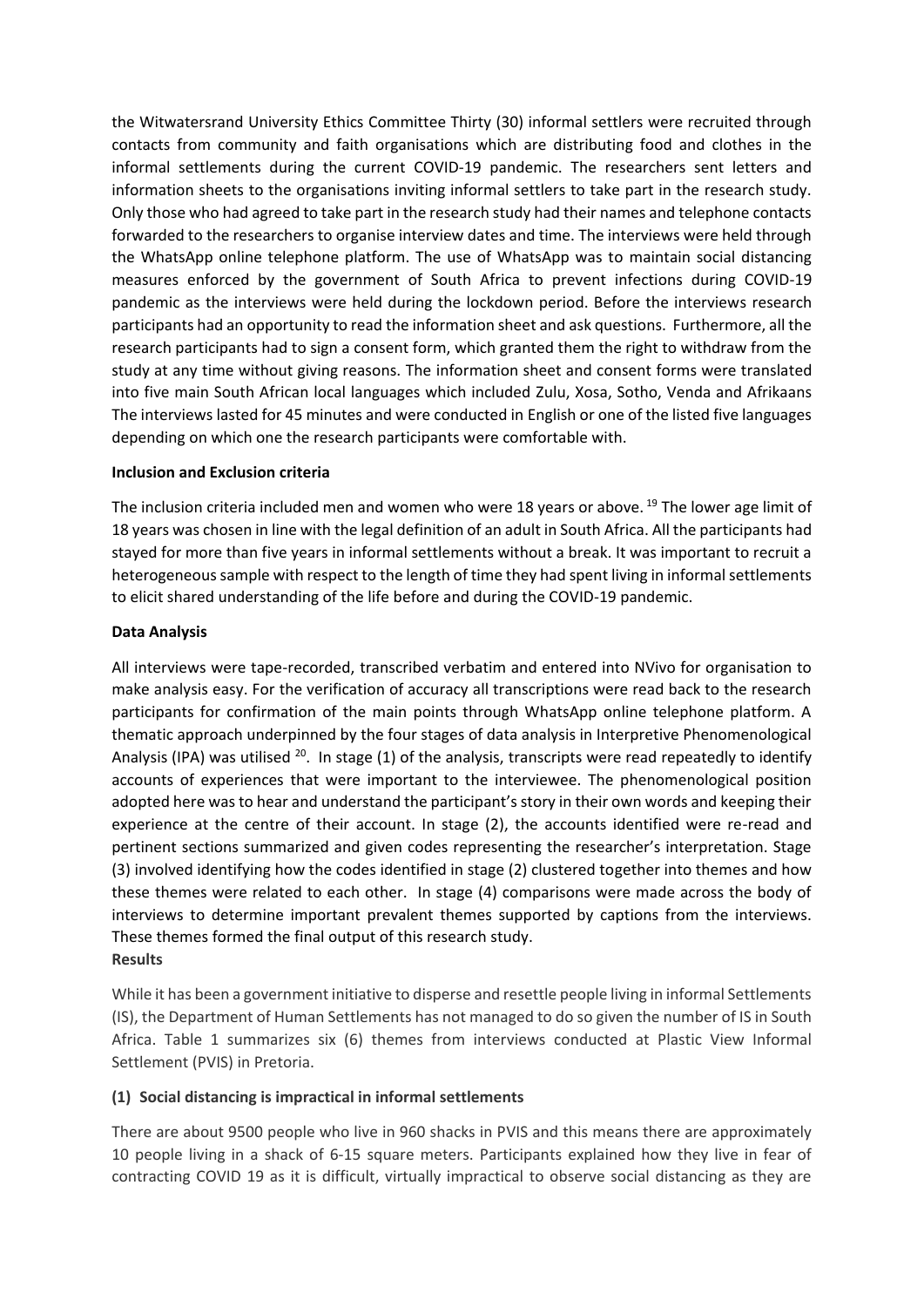squeezed. Children are at more risk as they keep playing outside without masks. People are committed to abide by the guidelines given to them by government, Ministry of Health and police services, however, access to information on what to do regarding COVID 19 is limited as most of the population cannot afford TV sets. NGOs such as South Africa Cares are providing pamphlets translated into local language to educate and raise awareness.

# **(2) Over-burdened infrastructure in the informal settlements**

There is an extra pressure on the poor infrastructure available in the informal settlement and so the infrastructure becomes quickly over-burdened. The new norm from the compulsory lockdown has meant that more of the population is staying home in the PVIS during the day compared to prelockdown period. This has put pressure on the already stressed mobile toilets ('duped chemical toilets'). These are already disliked and resented because of the strong chemicals used, lack of comfort and windows. These mobile toilets have been increased to fifty (50) on the site serving xxx people. Because of this, people prefer to squat in the nearby bushes for toilets. A donation from the 'Keys4Life' NGO has provided convenient 'wash basins' for people to wash hands in the streets. Thus, it is possible to wash hands frequently as stipulated by the MoH. They have increased JoJo water tanks (communal tanks supplying water in the informal settlements) from 4 to 8 during the lockdown period and so access to clean water is not a problem. The municipality collect refuse once a week. However, there is no electricity in the PVIS because of an incident that caused a fire in 2016 which destroyed 20 shacks and killed many people. In place of that households install and use solar panels, generators, and batteries for power.

# **(3) Lack of savings – loss of income and shortage of food**

Most informal settlers work in the informal economy as domestic workers, gardeners, in restaurants, as roadside vendors for example. The average wage is about R150 -R300 (USD 8 -16) per day when there is no lockdown. This is because most companies are cutting costs during COVID-19 period and shedding employees. This means may people have lost their means for survival during lockdown period. There is apparent hunger and shortage of food as people lose their income. Participants indicated that shops were open, but they have no money to buy food. They also had no saved money to stock food pre-lockdown. To the rescue of many, a church in the area has been donating food packs.

# **(4) Hunger and other diseases**

People who suffer from other diseases such as Human Immuno-deficiency Virus (HIV) and Tuberculosis (TB) experience difficulties, as taking medication requires enough food. Some people have insisted on going out at the robots (Traffic lights) to beg for money. This is because food by NGOs are only distributing once a week per shack (informal shelter made of boxes and planks) and the shack-lord (owner of the informal shelter) has to share amongst the people he/she lives with. The food offered by NGOs are often not enough as the packs contain no meat or cooking oil but only maize meal and a few vegetables. This affects sick people who are particularly prone to infections.

# **(5) Anxiety and depression**

So far140 people has been tested by the MoH and no cases no cases of COVID-9 have been detected in PVIS. The social restrictions, such as the suspension of football and other activities is having an impact in terms of self-reported anxiety and depression. They can only play cards (gambling), and this leaves people stressed and vulnerable.

# **(6) Poor Access to education**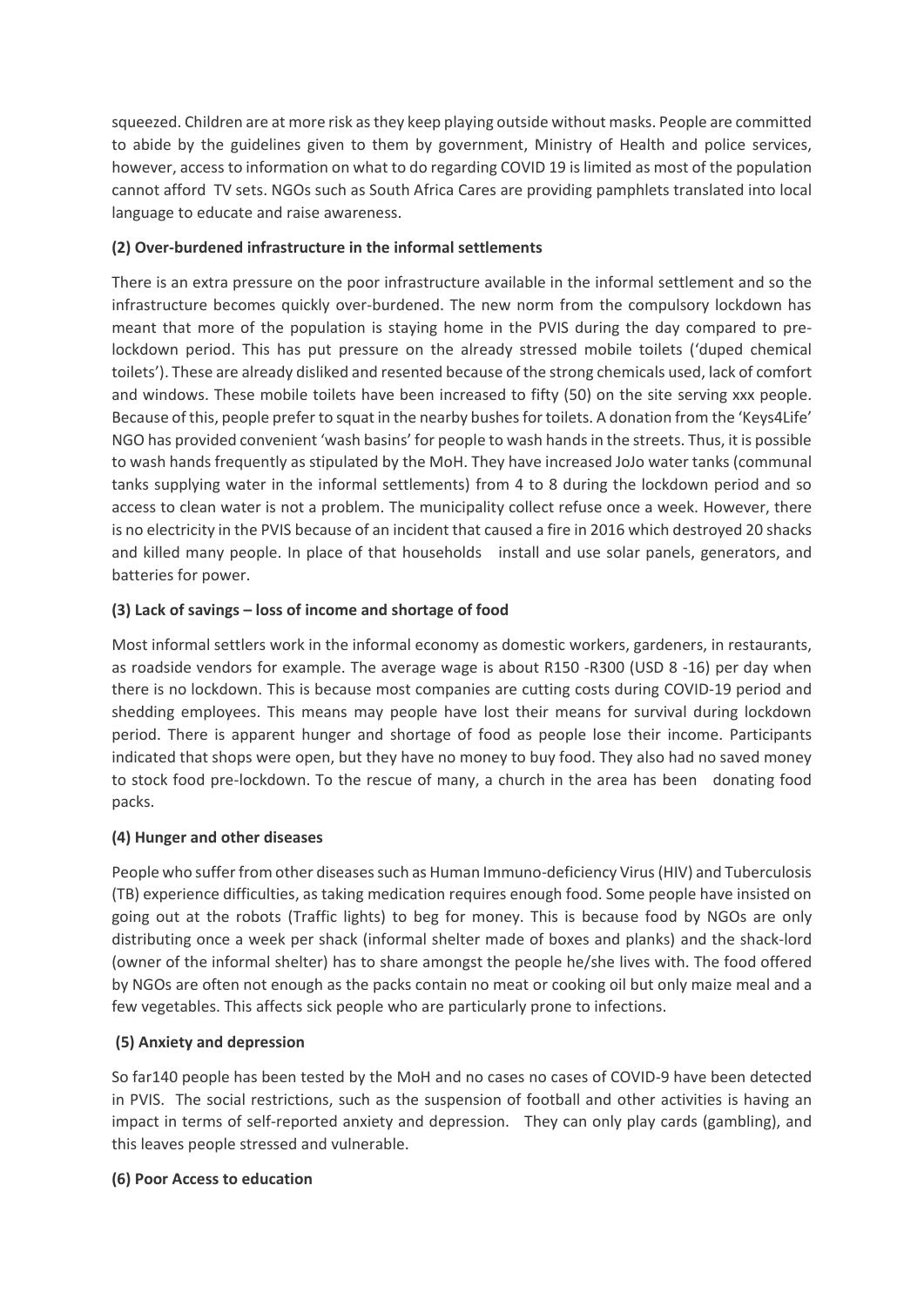Most schools have offered online teaching in South Africa, however, PVIS children who go to B Hope school have not been able to do so. They cannot access online schooling as they have no access to internet and even if they did data is not affordable for most people living in PVIS.

Table 1 shows quotations from research participants supporting themes.

(1) Social distancing is impractical in informal settlements • *Worrying about COVID- 19 infection due to limited space.* "We are afraid of getting it from others. There is no space for 1-2-meter separation." • *Waiting for instructions.* "We have heard that informal settlements will be dispersed, and we are waiting" • *Access to information on what to do regarding COVID-19 is limited.* "We do not know what we are supposed to do as we cannot afford TV sets." (2) Over-burdened infrastructure in the informal settlements • *There are more people during the day compared to pre-lockdown times.* "Everyone is here, fathers, mothers and children, day and night." • *Mobile toilet facilities are not conducive.* "We stand for 30 minutes to reach the toilet and the toilets are not enough." • *Access to water is improved*. "Water is sufficient." • Washing hands frequently is been made possible. "Thanks to NGOs that have provided wash basins in the streets" (3) Lack of savings – loss of income and shortage of food • *Informal settlers lost their jobs.* "Lockdown means we do not go to work" • *Informal settlers get no income during lockdown.* "Me and my neighbors have not received any money from our employers as I work casual jobs as a domestic worker" • *Shortage of basic food.* "Shops are open, but we have no money to buy. We also had no saved money to stock food pre-lockdown. We earn between R150 -R300/day when there is no lockdown" • *Efforts by government and NGOs are not well managed.* "There is no help so far. I feel that they are classifying us as non- South Africans as we are immigrants from Botswana, Lesotho, Malawi, Mozambique, Namibia, Zambia and Zimbabwe" (4) Hunger and other diseases • *Difficulties in finding enough food.* "I am HIV positive and I need to eat before I can take my medication" • *Health services from a Church.* "Collaboration with University of Pretoria has helped us get access to a Doctor, Dietician, family Planner and Social Worker" • *Tendency to postpone health protocols for the sick.* "Queues pose risk of COVID 19 infection, I try to avoid going to the clinic because of queues." • *Mob mentality brings complications that exacerbates shortage of food.* "The promised food packs get delayed; there is fear that trucks may get looted before the intended destinations."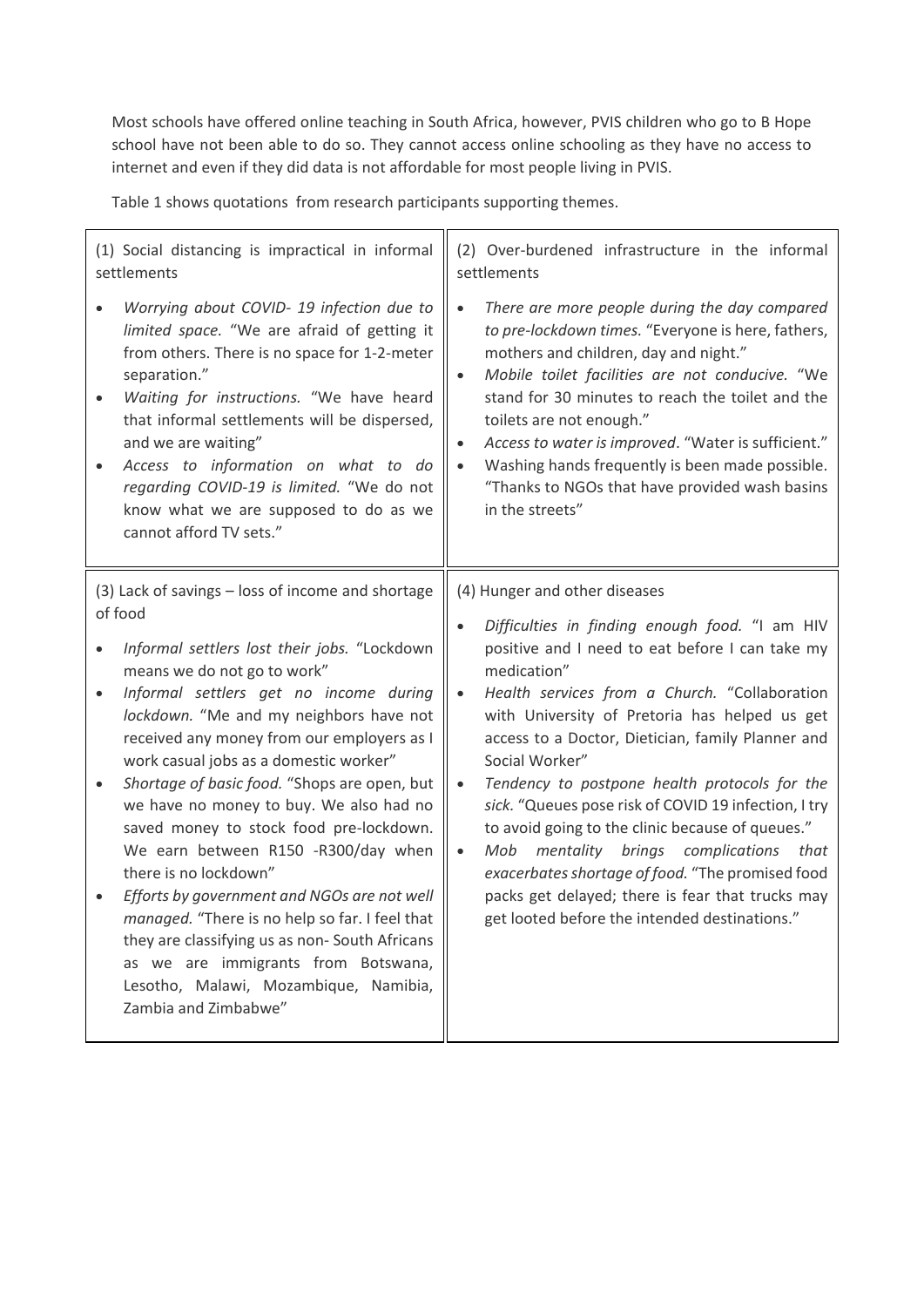### (5) Anxiety and depression

- Limited socializing due to COVID-19
- *There is no case for COVID-19 out of the 140 people tested by government.* "No one is sick here"
- *Limited socializing is stressful.* "Our children are not allowed to go out and play sport at the grounds"
- *The only sport is playing cards.* "This leaves people stressed and vulnerable to infections.

(6) Poor Access to education

- *Data for internet is not affordable.* "Our children fail to access online education offered by government as we cannot afford smart cellphone and data"
- *Children are at more risk.* "They keep playing outside without masks as they keep removing them"

### **Discussion**

Social distancing involves maintaining a reasonable distance normally 1-2 meters between individuals to circumvent the possibility of disease transmission within a population.  $21$  This measure has been set as a standard by HICs. For social distance to be possible there is need for availably of space to accommodate people. The research participants reported limited space in the informal settlements, lack of information and waiting for instructions. People in informal settlements live in small houses with big families, so due to limited space social distancing is not practicable.<sup>22</sup> This scenario puts the population in informal settlements at risk of spreading COVID-19 and other infectious diseases to each other during the lockdown period as they are now spending a longer time in squalid conditions compared to when there is no lockdown. There is a need, in the longer term, for central government to consider increasing space in informal settlements through having a specific manageable number in each unit. Fast, clear, and robust policies on health information dissemination to deprived communities in informal settlements during pandemics are needed. To achieve this, there is need for an interdisciplinary approach in improving the conditions of informal dwellers .<sup>23</sup> More importantly informal settlements need to be a short-term stopover before moving people into permanent nonrestrictive settlements supported by a robust infrastructure.

Informal settlements as the name suggest are temporary and characterised by poor infrastructure and social amenities.<sup>24</sup> The research participants reported strained infrastructure and unconducive mobile toiles during this COVID-19 pandemic lockdown due to the density of people in the informal settlement at all times. The deterioration of infrastructure including toilets increases the risk of contracting and spreading of disease.  $25$  It is clear that there is a possibility of contracting new infections in an overburdened informal settlement possibly enabling co-morbidities within the population. Regardless of informal settlements being temporary dwelling places central government should place a high priority in establishing and strengthening of infrastructure in all informal settlements as a strategy to curtail the impact of pandemics like COVID 19 and other communicable and non-communicable diseases. This can also help in alleviating the burden of comorbidity impacting on the population of LMICs. The establishment of social amenities in informal settlements should also be supported by a strong health promotion and communication agenda to raise disease infection awareness among the population in informal settlements. <sup>26</sup> More importantly regular mobile health facilities for different ailments need to service informal settlements to enhance access to health for these deprived populations.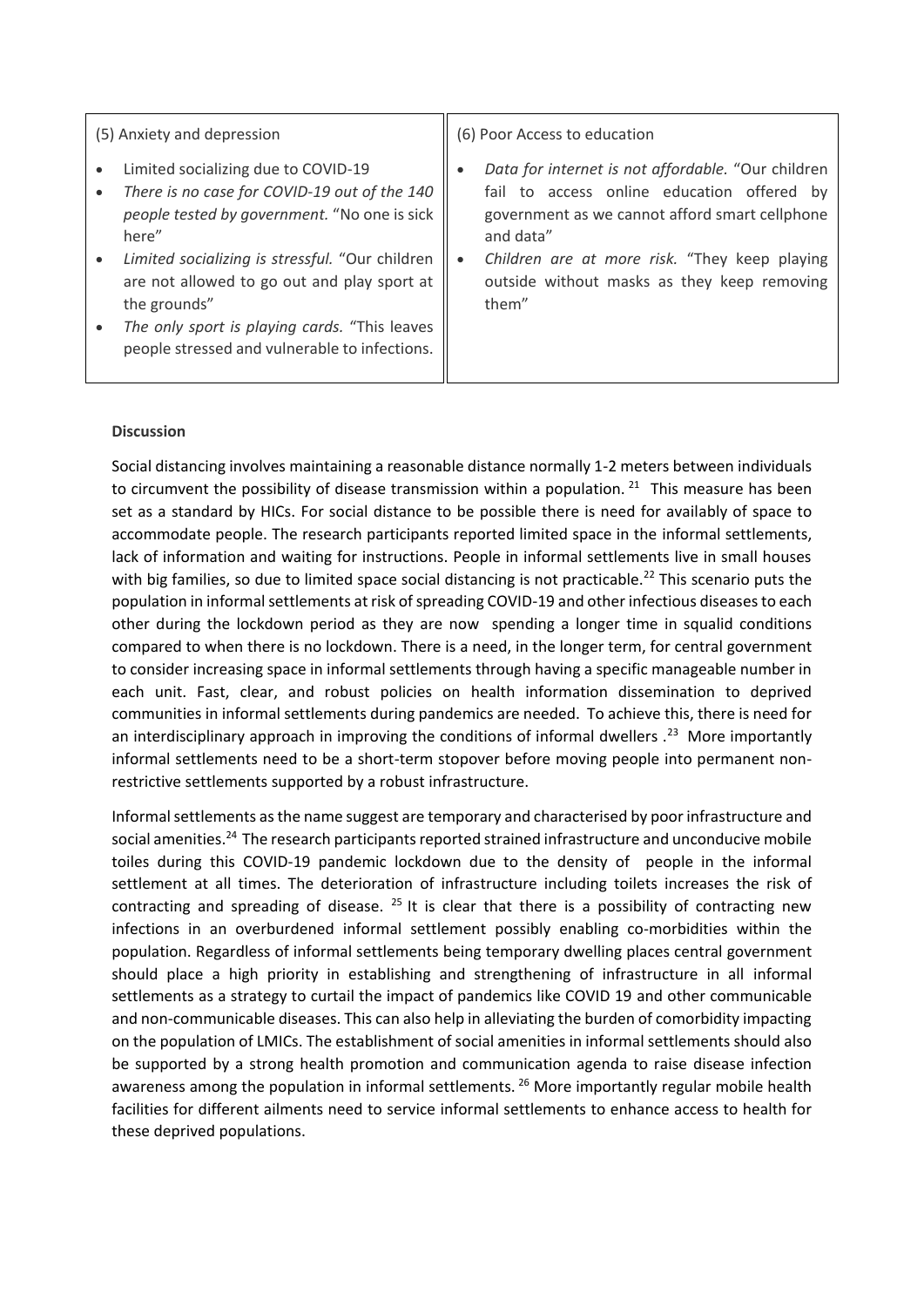Many people in informal settlements are not formally employed and depend on the informal sector to support their families.<sup>27</sup> Informal sectors hardly generate extra cash for use during hard times like the COVID 19 lockdown. The research participants reported loss of job, no income, shortage of food and poor support from the central government. Shortage of food among already deprived people can exacerbate the contraction of different infections and development of malnutrition conditions in children like marasmus and kwashiorkor. <sup>28</sup> Central government need to establish strong working policies on supporting vulnerable and hard to reach communities like those living in informal settlements and displaced people. Such policies can guarantee support for these communities during pandemics like COVID 19.<sup>29</sup> Organised food banks supported by central government and Non-Governmental Organisations (NGO) need to be established to provide food with nutritional values to affected communities like informal dwellers. The issue of food security for vulnerable populations becomes central to the impact of pandemic lockdown, it is therefore imperative that central government roll out food provision packages to vulnerable communities prior to a protracted pandemic lockdown.

Throughout the world, people who live in informal settlements have less access to health resources, have more illnesses and die earlier despite good health services in urban areas.<sup>30</sup> Pandemics put unprecedented strain on poor people who live in vulnerable conditions that lack basic infrastructure that include water, sanitation, and sewers increasing the risk of infectious diseases such as COVID-19.<sup>30</sup> The research participants reported delayed food handouts, difficulties in accessing health services and postponed appointments. This poses a difficult situation for people who were taking medication for chronic conditions like HIV and diabetes as they needed food prior to taking their medication. Furthermore, this may impact on the immune system of these individuals resulting in comorbidity and vulnerability to COVID 19 pandemic.<sup>31</sup> There is need for central government through the relevant ministries to map out a supporting strategy for all people living with chronic conditions in deprived areas like informal settlements.<sup>32</sup> It is important that government partners with the donor communities help increase food handouts in hard to reach and deprived communities. Such initiatives can help reduce the impact of COVID 19 among people living in informal settlements during lockdown periods to curtail the pandemic.

Depression caused by economic distress is associated with shame amongst many African communities when they lose their employment security is a major health challenge in the informal settlements.<sup>33</sup> Depressed people in informal settlements may cause many social ills such as theft, substance abuse, domestic violence, rape and sexual abuse. <sup>34</sup> The research participants reported that living in crammed slums make them feel stressed as they are not able to engage in their daily activities especially being able to work during the lockdown period. This is aggravated by lack of space making it difficult to engage in sport or any other physical activities compared to people who are living in established residences.<sup>35</sup> There is need for central government to plan for green spaces in informal settlements and enhance physical exercises for communities to mitigate mental health problems and other conditions associated with being inactive. Initiatives to engage deprived communities can provide reflection time and resilience to weather the problems.<sup>36</sup> More importantly the government through relevant ministries could facilitate vocational training to equip deprived communities with essential practical skills to build capacity and self-reliance in future. Such skills will become handy for entrepreneurial activities in post pandemic period. The intervention can bring hope to economic distress and reduce high levels of depression that may lead to other social problems associated with mental health.

Children living in informal settlements are exposed to poor health conditions, inadequate care giving, stunting of development and risks from organized crime, drugs, sexual violence, child labor including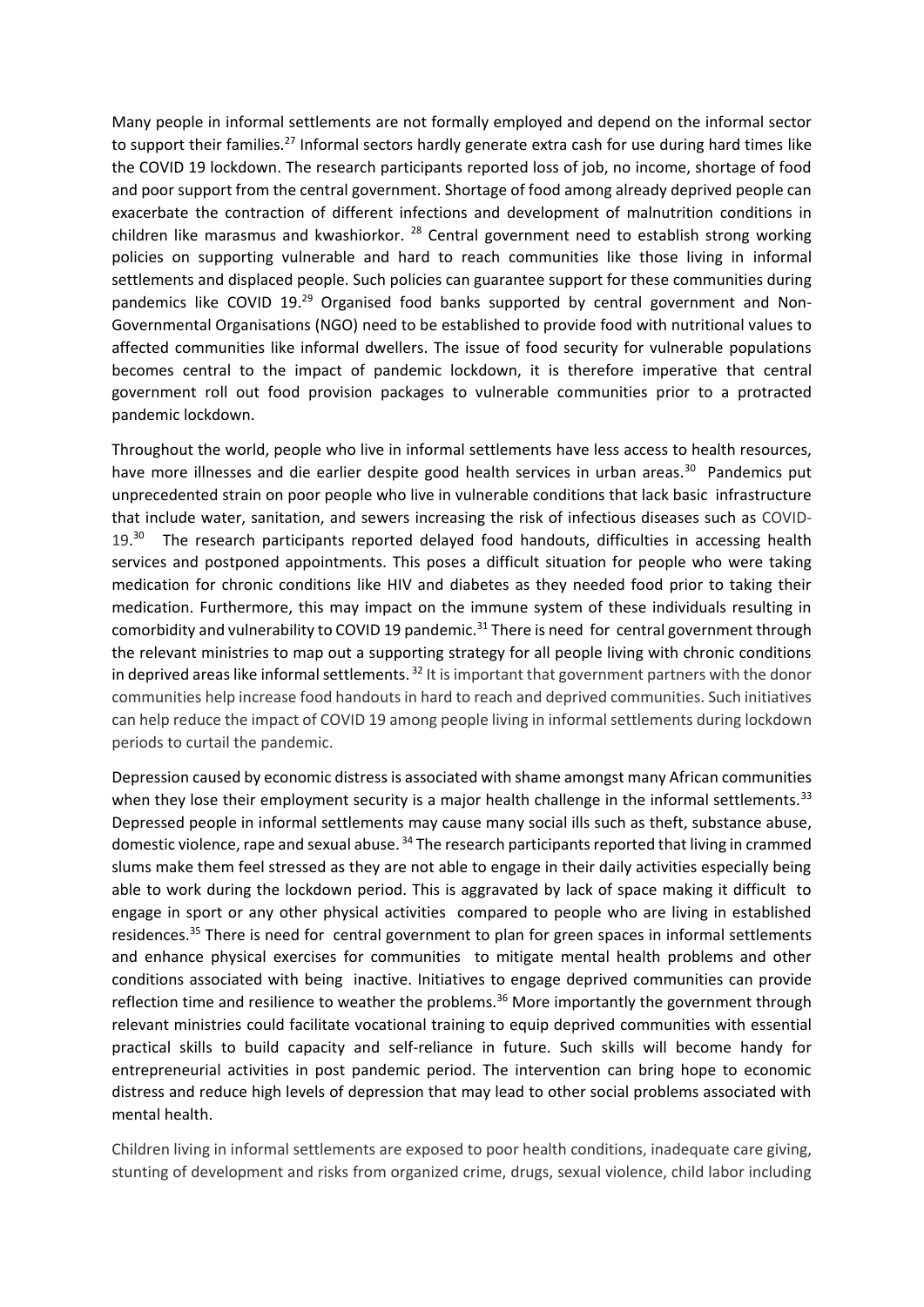denial of resources and other forms of exploitation.<sup>37-38</sup> Research participants reported poor internet access preventing their children from accessing learning during the COVID 19 pandemic lockdown. They also expressed fear that their children may contract COVID 29 as they continued to play in tight spaces without any masks and impossible to practice social distancing. In line with providing educational opportunities for all children the government need to roll out internet in deprived communities to make sure that they are kept abreast with other children in accessing education during difficult times like lockdowns. More importantly targeted programmes like radio lessons to improve access to education for children can go a long way in enhancing learning during pandemic lockdown.<sup>39</sup> The government through the MoH should provide pandemic awareness and guidance during lockdown periods to make sure that children in vulnerable settings like informal settlements are better protected.

## **Implications for professionals and future practice**

The basic problem of slums is not how to eradicate them, but how to make them habitable. <sup>40</sup>There is need to upgrade informal settlements and reduce exposure to public health dangers that increase loss of life to people living in vulnerable conditions. Central governments in developing countries such as South Africa need to disperse informal settlements, while decentralizing health facilities to make sure that vulnerable communities have access to basic health facilities catering for a wide range of needs. Through a programme called Upgrading of Informal Settlements Program (UISP), South African government need speed up the provision of electricity, running water, sanitation, and roads within existing informal settlements. New resettlements using mass production methods of better human settlements (with basic infrastructure) is the solution to the much-needed social distancing within informal settlements. On the other hand, there is need for government policy to promote entrepreneurial activities for people who live in informal settlements. Professionals working with informal settlers need to understand their problems and seek a solution through community consensus and action in line with the Ottawa Charter which advocates for involvement of the community when undertaking community initiatives. <sup>41</sup> There is need for an interdisciplinary approach in solving the problems of people living in informal settlements. Public health professionals need to roll out strategic health promotion and communication campaigns and pandemic awareness programmes to alleviate disease burden in informal settlements.

### **Limitations of the study**

The research study was carried out in the city of Tshwane however, research involving a wide range of cities in South Africa may be needed in future to enable comparisons of experiences in informal settlements in South Africa. This research was also qualitative in nature, future research could utilize mixed methods approach to enable broader exploration of the issues..

### **Concluding comments**

There is need for proper planning and support for informal settlements before announcing a pandemic lockdown. More developments to upgrade infrastructure and social amenities of informal settlements is key in mitigating the impact of pandemics and other diseases. The central government in conjunction with NGOs should coordinate efforts to improve the conditions of informal settlements while taking practical actions to establish permanent and formal homes for informal settlers.

### **Conflict of interest**

All authors declare no conflict of interest.

### **Funding**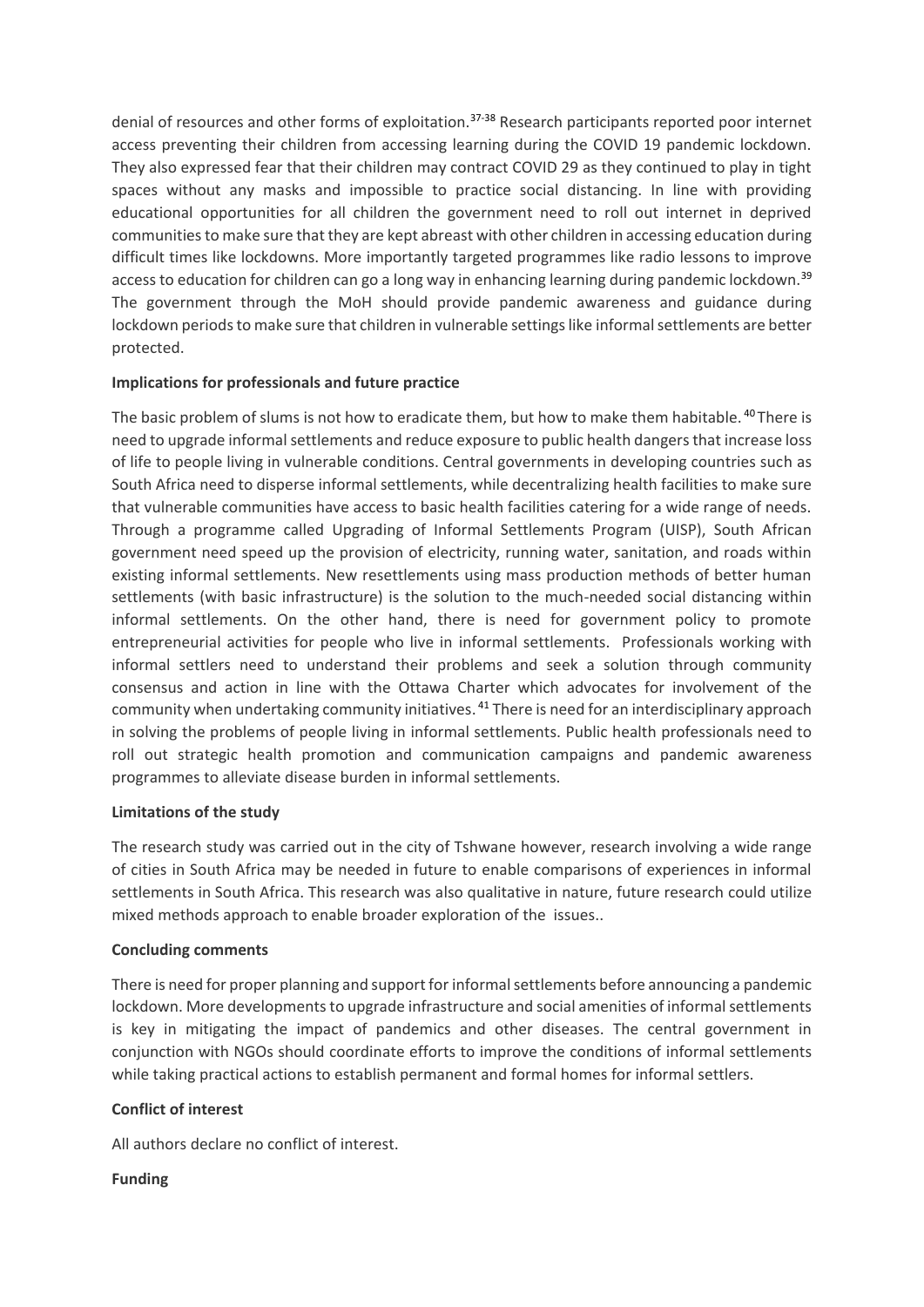No funding was provided for this study.

## **Acknowledgement**

Our sincere gratitude goes to all informal settlers who took part in this research study.

## **References**

- 1. San Lau, L., Samari, G., Moresky, R. T., Casey, S. E., Kachur, S. P., Roberts, L. F., & Zard, M. (2020). COVID-19 in humanitarian settings and lessons learned from past epidemics. *Nature Medicine*, 1-2.
- 2. Wu, F., Zhao, S., & Yu, B. (2020). A new coronavirus associated with human respiratory disease in China [published online ahead of print February 3,]. *Nature*, *10*.
- 3. Gibson, L., & Rush, D. (2020). Novel coronavirus in Cape Town informal settlements: feasibility of using informal dwelling outlines to identify high risk areas for COVID-19 transmission from a social distancing perspective. *JMIR Public Health and Surveillance*, *6*(2), e18844
- 4. Loayza, N. V., & Pennings, S. (2020). Macroeconomic policy in the time of covid-19: A primer for developing countries.
- 5. Wang, Y., Gibson, L., Beshir, M., & Rush, D. (2018, October). Preliminary investigation of critical separation distance between shacks in informal settlements fire. In *Asia-Oceania Symposium on Fire Science and Technology* (pp. 379-389). Springer, Singapore.
- 6. Penrose, K., de Castro, M. C., Werema, J., & Ryan, E. T. (2010). Informal urban settlements and cholera risk in Dar es Salaam, Tanzania. *PLoS Neglected Tropical Diseases*, *4*(3).
- 7. Mutisya, E., & Yarime, M. (2011). Understanding the grassroots dynamics of slums in Nairobi: the dilemma of Kibera informal settlements. *Int Trans J Eng Manag Appl Sci Technol*, *2*(2), 197- 213.
- 8. Waldman, L. (2015). Urbanisation, the peri-urban growth and zoonotic disease.
- 9. Swilling, M., Tavener-Smith, L., Keller, A., Von der Heyde, V., & Wessels, B. (2013). Rethinking incremental urbanism: Co-production of incremental informal settlement upgrading strategies.
- 10. Castro, C. P., Ibarra, I., Lukas, M., Ortiz, J., & Sarmiento, J. P. (2015). Disaster risk construction in the progressive consolidation of informal settlements: Iquique and Puerto Montt (Chile) case studies. *International Journal of Disaster Risk Reduction*, *13*, 109-127.
- 11. Weinstein, L. (2014). *The durable slum: Dharavi and the right to stay put in globalizing Mumbai* (Vol. 23). U of Minnesota Press.
- 12. Huchzermeyer, M. (2009). The Struggle for in Situ Upgrading of Informal Settlements: A Reflection on Cases in Gauteng*. Journal of Development Southern Africa,* Vol. 26, (1), pp. 59-73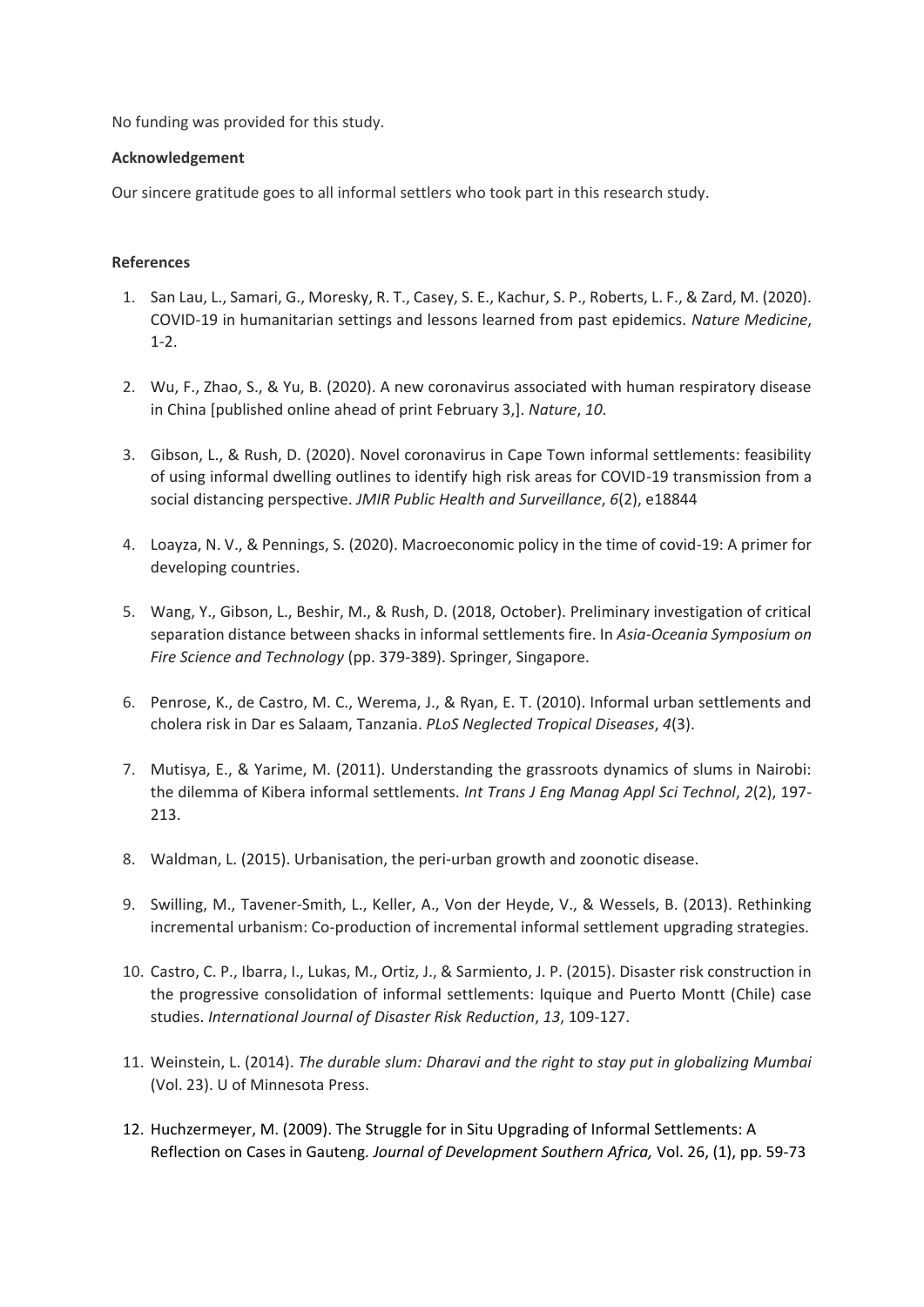- 13. Meth, P. (2017). Informal Housing, Gender, Crime, and Violence: The Role of Design in Urban South Africa, *The British Journal of Criminology*, Vol. 57(2). pp. 402–421. Available at: <https://doi.org/10.1093/bjc/azv125> [Accessed: 25 Feb 2019]
- 14. Google Maps, 2018
- 15. Gorynia, M., Nowak, J., Howak, J., & Wolniak, R. (2007). Motives and modes of FDI in Poland: An exploratory qualitative study. *Journal for East European Management Studies*, 132-151.
- 16. Lockett, D., Willis, A., & Edwards, N. (2005). Through seniors' eyes: an exploratory qualitative study to identify environmental barriers to and facilitators of walking. *Canadian Journal of Nursing Research Archive*, *37*(3).
- 17. Robinson, O. C. (2014). Sampling in interview-based qualitative research: A theoretical and practical guide. *Qualitative research in psychology*, *11*(1), 25-41.
- 18. Majid, M. A. A., Othman, M., Mohamad, S. F., Lim, S. A. H., & Yusof, A. (2017). Piloting for interviews in qualitative research: Operationalization and lessons learnt. *International Journal of Academic Research in Business and Social Sciences*, *7*(4), 1073-1080.
- 19. Zuch, M., Mason-Jones, A. J., Mathews, C., & Henley, L. (2012). Changes to the law on consent in South Africa: implications for school-based adolescent sexual and reproductive health research. *BMC international health and human rights*, *12*(1), 3.
- 20. Callary, B., Rathwell, S., & Young, B. W. (2015). Insights on the Process of Using Interpretive Phenomenological Analysis in a Sport Coaching Research Project. *Qualitative Report*, *20*(2).
- 21. Yang, Y. T., & Silverman, R. D. (2015). Social distancing and the unvaccinated. *New England Journal of Medicine*, *372*(16), 1481-1483.
- 22. Gibson, L., & Rush, D. (2020). Novel coronavirus in Cape Town informal settlements: feasibility of using informal dwelling outlines to identify high risk areas for COVID-19 transmission from a social distancing perspective. *JMIR Public Health and Surveillance*, *6*(2), e18844.
- 23. Hiwasaki, L., & Arico, S. (2007). Integrating the social sciences into ecohydrology: facilitating an interdisciplinary approach to solve issues surrounding water, environment and people. *Ecohydrology & Hydrobiology*, *7*(1), 3-9.
- 24. Mutisya, E., & Yarime, M. (2011). Understanding the grassroots dynamics of slums in Nairobi: the dilemma of Kibera informal settlements. *Int Trans J Eng Manag Appl Sci Technol*, *2*(2), 197- 213.
- 25. Wekesa, B. W., Steyn, G. S., & Otieno, F. F. (2011). A review of physical and socio-economic characteristics and intervention approaches of informal settlements. *Habitat international*, *35*(2), 238-245.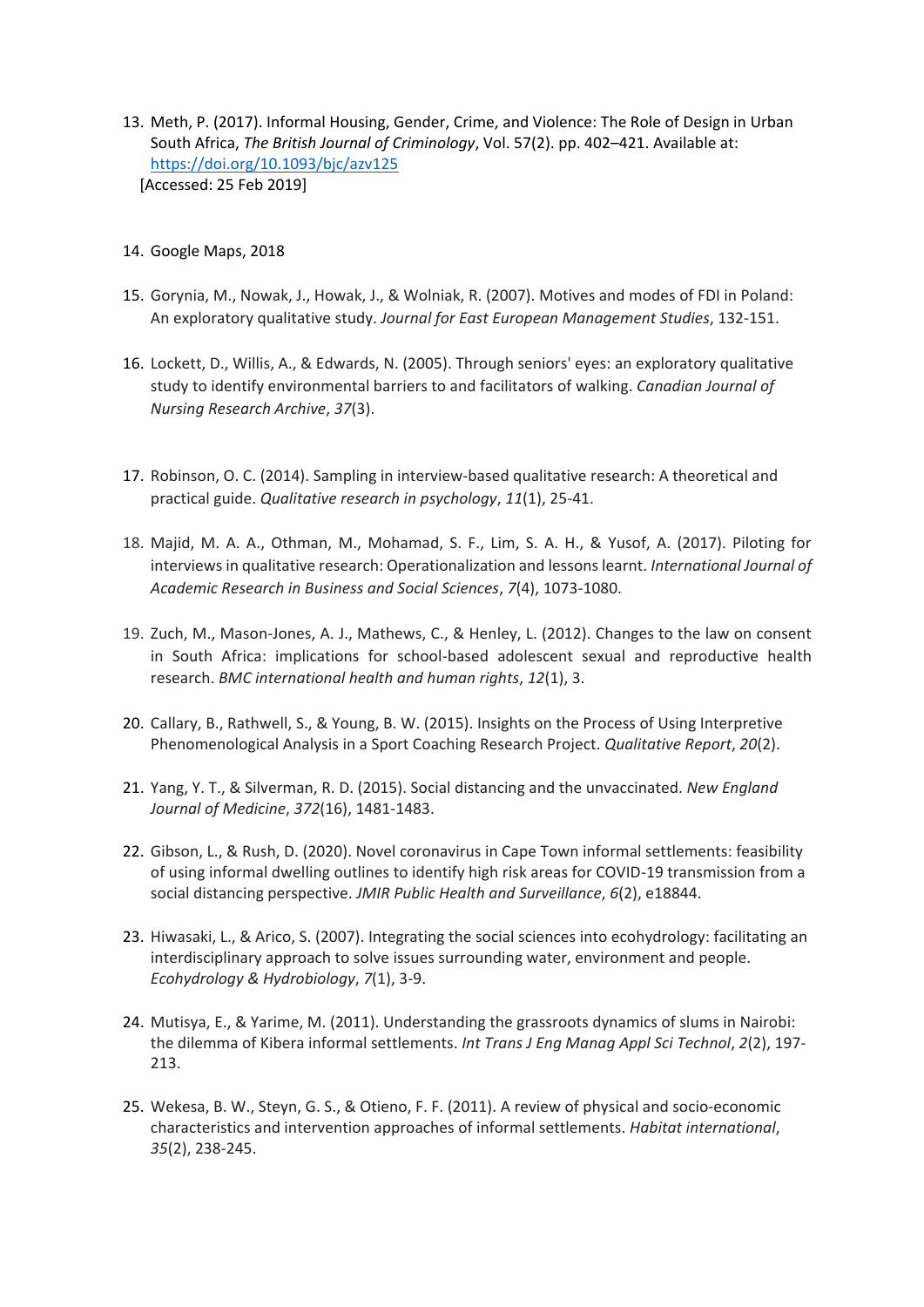- 26. Jewkes, R., Gibbs, A., Jama-Shai, N., Willan, S., Misselhorn, A., Mushinga, M., ... & Skiweyiya, Y. (2014). Stepping Stones and Creating Futures intervention: shortened interrupted time series evaluation of a behavioural and structural health promotion and violence prevention intervention for young people in informal settlements in Durban, South Africa. *BMC public health*, *14*(1), 1325.
- 27. Hasan, A. (2006). Orangi Pilot Project: the expansion of work beyond Orangi and the mapping of informal settlements and infrastructure. *Environment and Urbanization*, *18*(2), 451-480.
- 28. Walton, E., & Allen, S. (2011). Malnutrition in developing countries. *Paediatrics and Child health*, *21*(9), 418-424.
- 29. Leach, M., Scoones, I., & Stirling, A. (2010). Governing epidemics in an age of complexity: Narratives, politics and pathways to sustainability. *Global Environmental Change*, *20*(3), 369- 377.
- 30. Friesen, J.; Friesen, V.; Dietrich, I.; Pelz, P.F. (2020). Slums, Space, and State of Health—A Link between Settlement Morphology and Health Data. *International. Journal of Environmental. Research and Public Health*, 17 ([6https://doi.org/10.3390/ijerph17062022](https://doi.org/10.3390/ijerph17062022) [Accessed: 07 May 2020]
- 31. Sanchez, P. A., & Swaminathan, M. S. (2005). Hunger in Africa: the link between unhealthy people and unhealthy soils. *The Lancet*, *365*(9457), 442-444.
- 32. Brown, K. (2011). 'Vulnerability': handle with care. *Ethics and social welfare*, *5*(3), 313-321.
- 33. Gibbs, A., Govender, K., Jewkes, R. (2018) An exploratory analysis of factors associated with depression in a vulnerable group of young people living in informal settlements in South Africa. *Glob. Public Health***,** *13*, 788–803.
- 34. Nasrullah, M., Zakar, R., Zakar, M.Z., Abbas, S., Safdar, R. Circumstances leading to intimate partner violence against women married as children: A qualitative study in Urban Slums of Lahore, Pakistan. *BMC Int. Health Hum. Rights* **2015**, *15*.
- 35. McFarlane, C. (2008). Sanitation in Mumbai's informal settlements: State,' slum', and infrastructure. *Environment and planning A*, *40*(1), 88-107.
- 36. Ward Thompson, C., Aspinall, P., Roe, J., Robertson, L., & Miller, D. (2016). Mitigating stress and supporting health in deprived urban communities: the importance of green space and the social environment. *International journal of environmental research and public health*, *13*(4), 440.
- 37. Deb, S., Sunny, A.M., Majumdar, B (2019). Child Labour: A Global Challenge Disadvantaged Children in India pp 133-173
- 38. Kruidenier, R (2017). Personal encounters with children in an informal settlement: Exploring spirituality. Verbum Eccles. (Online) [online]. vol.38, n.1, pp.1-8. ISSN 2074-7705.
- 39. Rumble, G. (2019). *The planning and management of distance education*. Routledge.